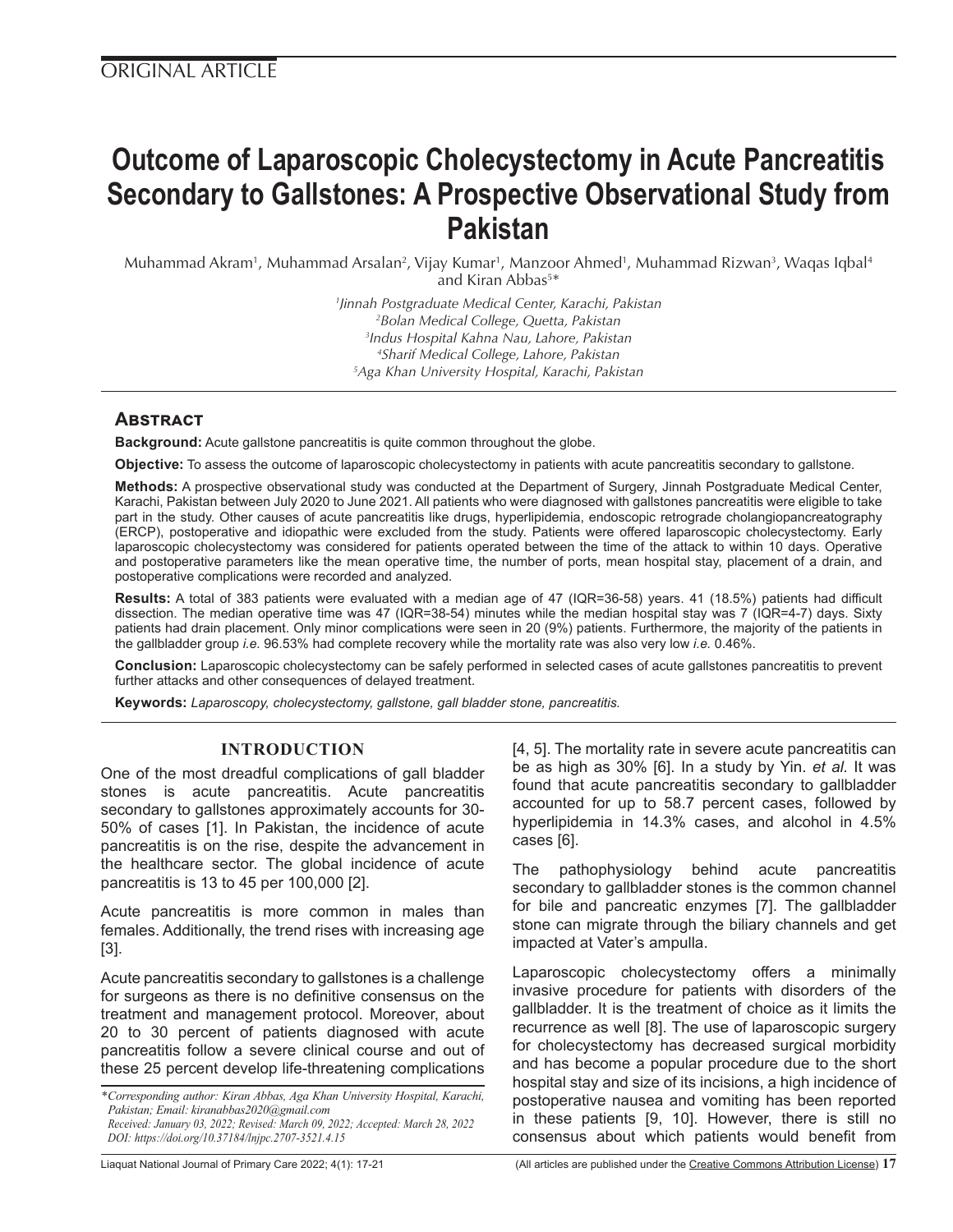early laparoscopic cholecystectomy and which would benefit from late surgery. Moreover, there is limited data on the patient outcomes and complications related to the procedure from the local population. Thus, the current study aimed at evaluating the clinical outcomes in patients with acute pancreatitis who underwent laparoscopic cholecystectomy in our setup.

## **MATERIALS AND METHODS**

A prospective observational study was conducted at the Department of Surgery, Jinnah Postgraduate Medical Center, Karachi, Pakistan between July 2020 to June 2021. A non-probability convenience sampling technique was employed to recruit the participants in the study. The study was started after taking ethical approval from the Institutional Review Board (#S-123).

The sample size was computed using Select Statistics (online sample size calculator), keeping the complication rate in patients undergoing laparoscopic cholecystectomy as 5%, margin of error as 3%, and level of confidence as 95%, a sample size of 203 was obtained [5]. All patients who were diagnosed with pancreatitis were eligible to take part in the study. Diagnosis of gallstone pancreatitis was established according to our hospital protocol. Evidence of Gallstones was established on abdominal ultrasound imaging. Individuals with discomfort in the epigastric region had cholelithiasis on ultrasound imaging, both cases with and without stones in the common bile duct (CBD), following clinical assessment were included in the study. A flow chart illustrating the inclusion and exclusion criteria is given in **Fig. (1)**.



**Fig. (1):** Patient selection process.

Findings of pancreatic edema on ultrasound or CT scan elevated pancreatic enzymes (serum amylase) above three times than standard, increased alanine aminotransferase (ALT) by three times or above. Patients with a history of alcohol-induced and other cause-related acute pancreatitis were excluded from the study. This was determined when the patient stated consumption of more than 40 grams of alcohol per day or was diagnosed with biliary stone disease upon ultrasound.

Additionally, other potential triggers of acute pancreatitis such as hyperlipidemia, endoscopic retrograde cholangiopancreatography (ERCP), postoperative, and idiopathic acute pancreatitis and drugs were also eliminated from the research study.

For selection, the illness was rated using Ranson's criteria. Patients with a Ranson's score of 3 or less had mild acute biliary pancreatitis (ABP), whereas those with a score of 3 or more had severe illness. Patients with advanced disease were excluded from the study and provided conventional therapy. Patients who were operated on between the time of the incident and within 10 days were selected for early laparoscopic cholecystectomy (<6 weeks). All of the patients were thoroughly briefed, and a signed agreement was attained.

ERCP or choledochoscopy was used to drain the biliary tree preoperatively or during the procedure. All the individuals had a conventional laparoscopic cholecystectomy involving four ports. The first 10mm port was placed subumbilical using the open Hasson method, to create pneumoperitoneum. In the epigastric region, another 10mm port was implanted. In the midline and right subcostal zone, two 5mm ports were placed. Additional ports were developed to meet the requirement. Diathermy was utilized for dissection, and a harmonic blade was used for complex dissections in the calot's zone. In patients who had a challenging procedure and were at risk of complications or bile leakage, a subhepatic tube was implanted.

Age, race, body mass index (BMI), locality, and comorbid diseases, among other sociodemographic characteristics, were recorded. The mean procedural time, the number of ports, average hospital stay, drain placement, and postoperative events were all logged and assessed during the procedure. In-hospital death was the outcome measure. All the surgeries were operated by the same surgeon.

All patients were discharged post-operatively upon completion of recovery. Complete recovery was considered when the incision sites were healing properly and no infection was observed. Minor complications were identified as those complications which did not require secondary procedure or hospitalization and were managed in the outpatients' department. For instance, postoperative infection was regarded as a minor complication if the symptoms resolved spontaneously or after a 1-week course of broad-spectrum antibiotics. The patients were monitored for a week initially, then monthly, and followed by a minimum three-month interval.

All data statistical package for social software (SPSS version 26). All non-normally distributed variables including the age, body mass index, hospital stay, and operative duration were presented as median and interquartile ranges. The normality distribution was checked with the Shapiro-wilk test. The categorical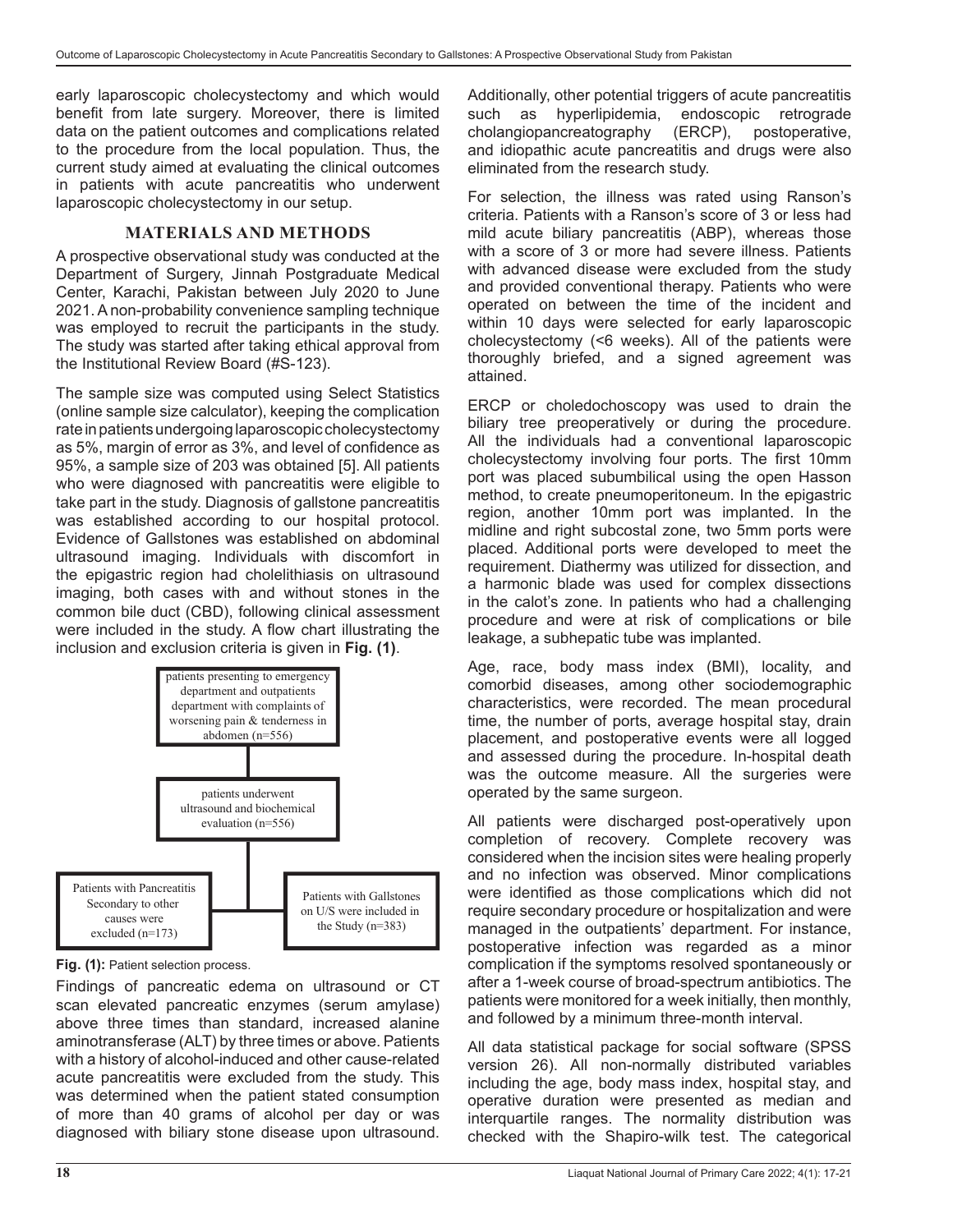**Table 1:** Characteristics of study participants.

| <b>Characteristics</b>                               | Frequency (%) |
|------------------------------------------------------|---------------|
| Median Age <sup>#</sup> (years)                      | 47 (36-58)    |
| Gender                                               |               |
| Male                                                 | 111 (29)      |
| Female                                               | 272 (71)      |
| Median Body Mass Index (BMI)# (Kg/m2)                | 28 (24-35)    |
| <b>Residence</b>                                     |               |
| Urban                                                | (57.7)<br>221 |
| Rural                                                | 162 (42.3)    |
| <b>Comorbid Conditions</b>                           |               |
| Hypertension                                         | 170 (44.4)    |
| <b>Diabetes</b>                                      | 203 (53)      |
| <b>Liver Cirrhosis</b>                               | 9(2.3)        |
| Number of patients receiving definitive treatment on | 222 (58)      |
| index Hospital admission                             |               |
| Number of patients referred for ERCP for definitive  | 50(13.1)      |
| treatment                                            |               |
| Number of patients referred for ERCP prior to        | 50(13.1)      |
| operation                                            |               |
| Number of patients managed on conservative           | 111 (29)      |
| treatment or left without any definitive treatment   |               |

**#:** Non-normal distributed numerical variables are presented as median with interquartile range

values were presented as frequency and percentages including gender, complications, number of ports, *etc.*

## **RESULTS**

Table **1** illustrates the characteristics of study participants. A total of 383 patients were evaluated. The majority were females and in more than one-half of the population, diabetes mellitus type II was observed.

The median duration of early laparoscopic cholecystectomy was 6 (5-9) days. 41 (18.5%) patients had difficult dissection. In 181 (81.5%) patients four ports were inserted and in 41 (18.5%) patients five ports were inserted. The median operative time was 47 (38- 54) minutes while the median hospital stay was 7 (4-10) days. Sixty patients (27%) had drain placement.

Only minor complications were seen in 20 (9%) patients. Furthermore, **Fig. (2)** below illustrates that the majority of the patients in the gallbladder group had a complete recovery. The in-hospital mortality rate of patients with gallstone pancreatitis as compared to pancreatitis associated with other causes is also illustrated in **Fig. (2)**.

## **DISCUSSION**

In our study, we found patients who were managed by Endoscopic retrograde cholangiopancreatography (ERCP) and endoscopic sphincterotomy were treated conservatively and no definitive management was given. No mortality was seen during laparoscopic cholecystectomy along with no significant post-op complication. We found laparoscopic cholecystectomy to be a safer choice in mild gallstone pancreatitis in order to not delay treatment of the disease and prevent recurrence of acute pancreatitis. It also resolved the issue of noncompliance to definitive treatment for patients of third-world countries. Amin *et al.* found no significant association between open cholecystectomy and preoperative ERCP [11]. Factors leading to open cholecystectomy were old age, obesity, history of abdominal surgery and diabetes. Open cholecystectomy in their study was discovered to be a safer approach to laparoscopic cholecystectomy despite its benefits in complicated gallbladder disease. However, open cholecystectomy was seen with increased mortality and morbidity. Another study by Hameed *et al.* found gallstones to be one of the common causes of pancreatitis and has high mortality rates [12]. Acute gallstone pancreatitis was also most likely to be seen in females, which was similar to our study. Acute cholecystitis earlier was perceived as a contraindication for laparoscopic cholecystectomy during the early period of the surgery since it came with



**Fig. (2):** Distribution of patients' outcomes in our study population.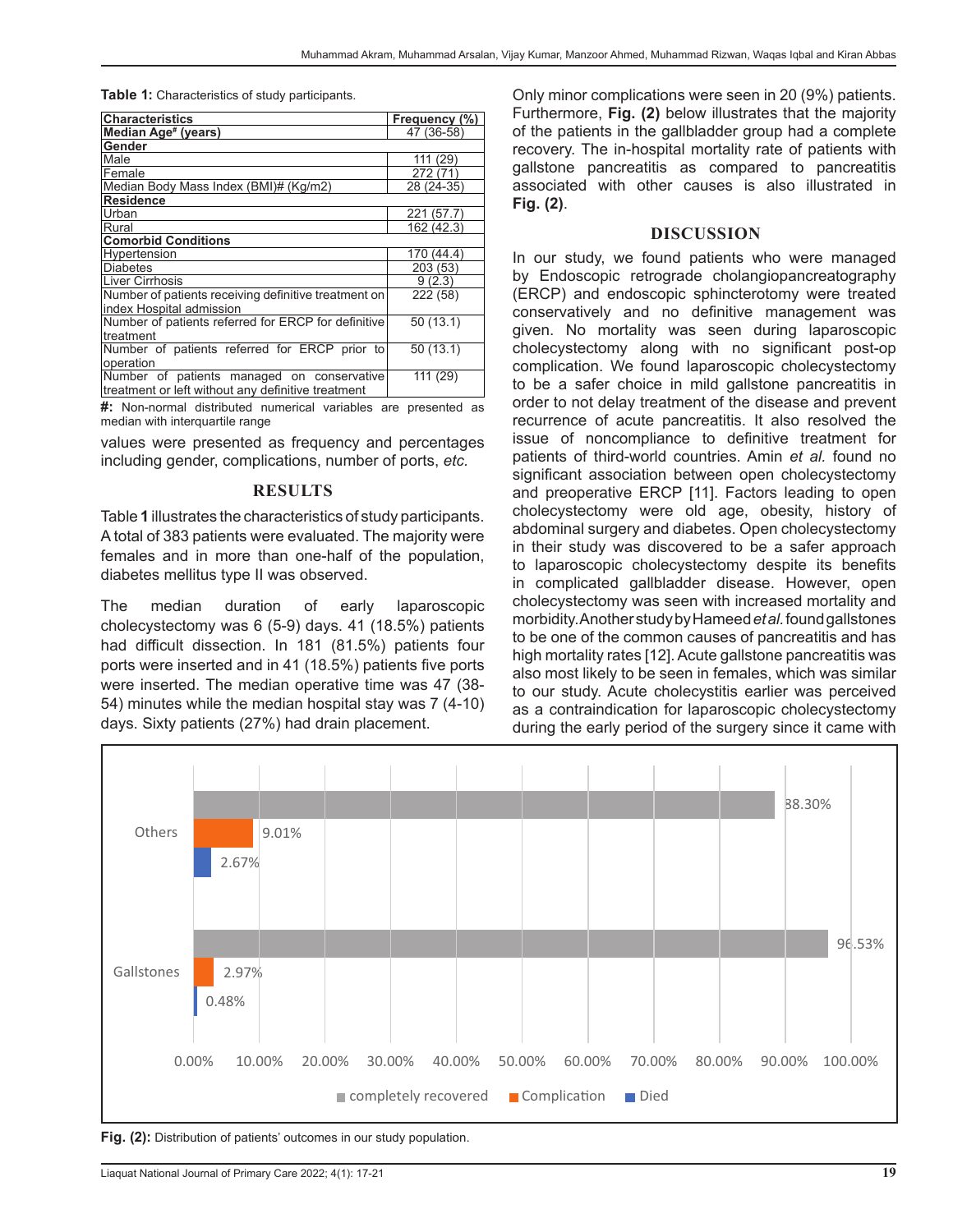a higher risk in reported studies [13, 14]. Over the years, however, studies have found through multiple trials that laparoscopic surgery is beneficial in the early stages of the disease [15]. Furthermore, Tayeb *et al.* in their study found laparoscopic cholecystectomy to have decreased stay in the hospital and a lower risk of injuries of the bile as compared to open cholecystectomy [16]. Laghari *et al.* in their study found laparoscopic cholecystectomy to be a safe procedure for gallstone disease as well and found a conversion rate of 1.67% [17]. Furthermore, the authors argued that complications were manageable in the hands of a surgeon who had expertise in the area and there was no significant morbidity or mortality in comparison to open cholecystectomy. Abidi *et al.* studied the outcome of laparoscopic cholecystectomy on geriatric patients (above 60 years of age) and found the mortality rate to be only 1% [18]. The procedure had significantly fewer complications and less postoperative pain as compared to open cholecystectomy for this age group. Salam *et al.* in their study found Magnetic Resonance Cholangiography (MRCP) (95.83%) to be more sensitive (Endoscopic Retrograde Cholangiopancreatography (ERCP) and also to be superior to other testing regimens in diagnosing malignant obstructive jaundice (98%) [19]. Similarly, Alam *et al.* discussed laparoscopic cholecystectomy being most likely seen with a low rate of infection at the port site where the gallbladder was removed [20].

Rajdev *et al.* in their study Laparoscopic cholecystectomy to be the main management plan for patients presenting with cholelithiasis for reasons such as shorter duration of hospital stay, cosmetic reasons and less pain after surgery [21]. The authors also discussed surgeons opting for early conversion to open cholecystectomy to reduce the mortality and morbidity rate in patients with a high difficulty score for surgery. Furthermore, similar to our study, the authors in collaboration with the PanWessex Study Group found the preferred mode of treatment to be Laparoscopic cholecystectomy (96%) in patients with acute pancreatitis [22].

 The present study highlights that early laparoscopic cholecystectomy (before six weeks) is a very safe option with minimum mortality and morbidity.

There are certain limitations of the study. For instance, this study was conducted on an observational study type design and did not include a long-term follow-up. We had a limited sample size hence, the generalizability of the study findings was limited. Further large-scale, multicenter studies are needed to look comprehensively into the matter.

## **CONCLUSION**

Early Laparoscopic cholecystectomy can be safely performed in selected cases of acute gallstones pancreatitis to prevent further attacks and other consequences of delayed treatment. Laparoscopic

cholecystectomy was found to be a safe procedure for acute pancreatitis as it has low rates of mortality and morbidity. Further studies on the matter are warranted for better insights.

## **ETHICS APPROVAL**

Ethical approval was obtained from the institutional review board of Jinnah Postgraduate Medical Center. All procedures performed in studies involving human participants were in accordance with the ethical standards of the institutional and/or national research committee and with the Helsinki declaration.

## **CONSENT FOR PUBLICATION**

All participants were requested verbal and written consent prior to inclusion in the study.

## **AVAILABILITY OF DATA**

The data will not be publically accessible however, the corresponding author can be contacted for data files.

#### **FUNDING**

None.

## **CONFLICT OF INTEREST**

The authors declare no conflict of interest.

## **ACKNOWLEDGEMENTS**

Declared none.

## **AUTHOR'S CONTRIBUTION**

All authors contributed equally and substantially.

## **REFERENCES**

- 1. Shah AP, Mourad MM, Bramhall SR. Acute pancreatitis: current perspectives on diagnosis and management. J Inflamm Res 2018; 11: 77-5.
- 2. Yadav D, Lowenfels AB. The epidemiology of pancreatitis and pancreatic cancer. Gastroenterology 2013; 144(6): 1252-61.
- 3. Toouli J, Brooke-Smith M, Bassi C, Carr-Locke D, Telford J, Freeny P, *et al.* Guidelines for the management of acute pancreatitis. J Gastroenterol Hepatol 2002; 17: S15-S39.
- 4. National Institute for Health and Care Excellence. Pancreatitis: Diagnosis and Management Draft Scope for Consultation. NICE; London, UK: 2016. Available at: https://www.nice.org.uk/guidance/ ng104/documents/final-scope-2 .
- 5. Memon W, Khanzada TW, Samad A, Laghari MH. Complications of laparoscopic cholecystectomy at Isra University hospital, Hyderabad. Pak J Med Sci 2009; 25(1): 69-3.
- 6. Zhu Y, Pan X, Zeng H, He W, Xia L, Liu P, *et al.* A study on the etiology, severity, and mortality of 3260 patients with acute pancreatitis according to the revised Atlanta classification in Jiangxi, China over an 8-year period. Pancreas 2017; 46(4): 504-9.
- 7. Majidi S, Golembioski A, Wilson SL, Thompson EC. Acute pancreatitis: etiology, pathology, diagnosis, and treatment. South Med J 2017; 110(11): 727-32.
- 8. Nolan H, Glenn J. Minimally invasive pediatric cholecystectomy: a comparison of robotic and laparoscopic single and multiport techniques. J Laparoendosc Adv Surg Tech 2018; 28(6): 770-3.
- 9. Saydullaev ZY, Davlatov SS, Murtazaev ZI, Rakhmanov KE. Minimally Invasive Methods of Treatment of Patients with Acute Cholecystitis. Ann Romanian Soc Cell Bio 2021; 25(4): 1956-61.